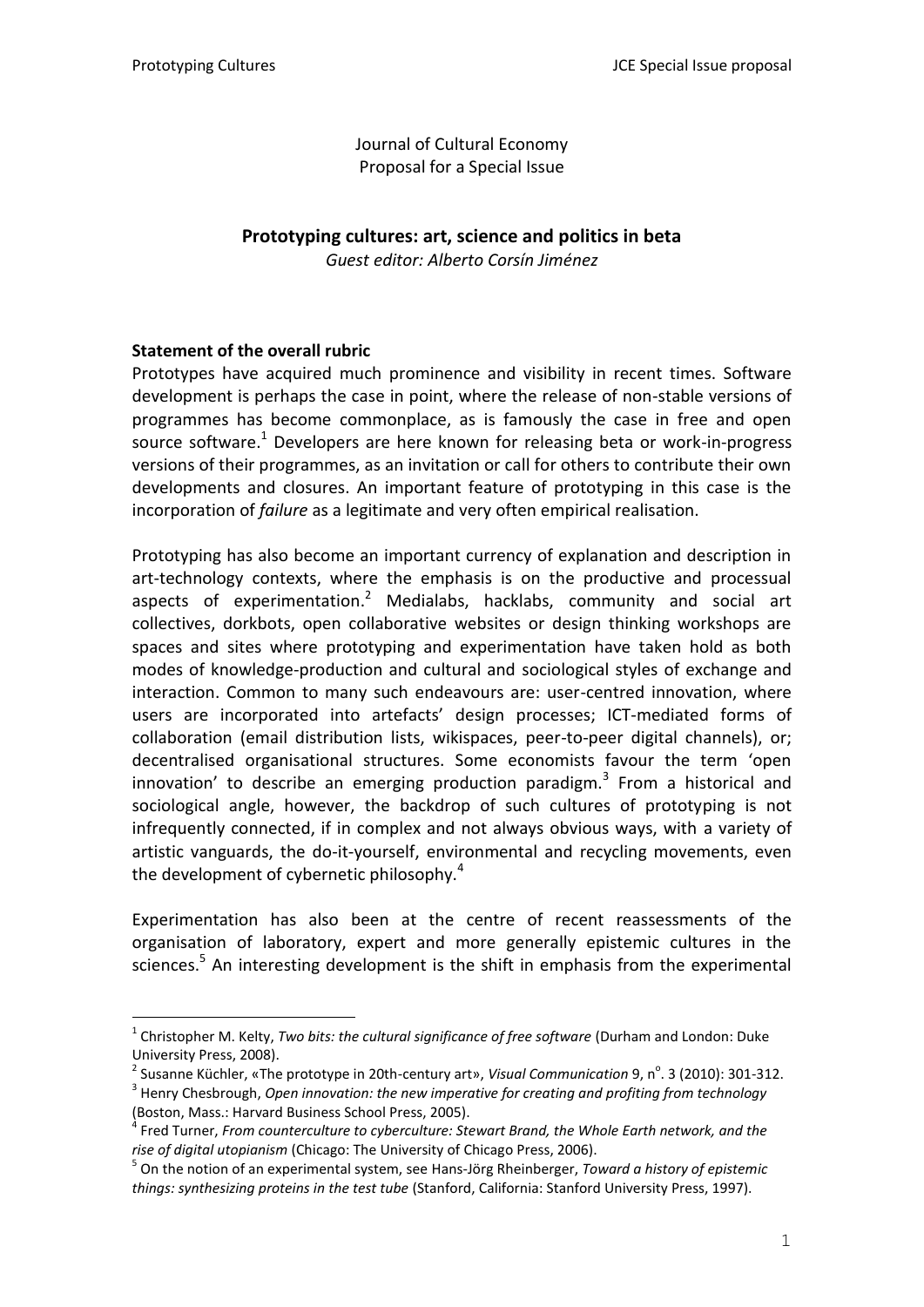<u>—</u>

as a knowledge-site to the experimental as a social process<sup>6</sup>: for example, in open access publishing, or more generally in open collaborative scientific exchanges, where sociality and social exchange often become the limit-tests of experimentation itself.

In art, design, science, even entrepreneurial and political organisation, the languages of openness and open-endedness, of provisionality and experimentation, are thus taking hold as models for cultural practice. The prototype works as descriptor for both an epistemic object and an epistemic culture.<sup>7</sup> It is a language of, and reference for, a new techno-political consciousness of craft, skill and communal self-organisation. The experimental and open-ended qualities of prototyping have become a surrogate for new cultural experiences and processes of democratisation.

In an age of audit justifications, social impact and ethical certainties, the seductiveness of the prototype is hard to miss. Here is an epistemic culture built on collaboration and participation, provisionality, recycling and reuse, experimentation and creativity, which seems as much oriented to the production of technological artefacts and devices as it is to the social engineering of hope. If the culture of prototyping indeed prototypes hope, shouldn't we all hope for prototyping cultures more generally? Could the prototype figure as a design for an anthropology of the contemporary?<sup>8</sup>

There is to this day no academic collection or monograph that addresses the 'prototype' as figure of our contemporary. The prototype offers in this sense a privileged vantage point from where to critically examine some of the key debates in social theory today. Thus, the artefactual and object-orientation of prototyping feeds directly into recent discussions about the materiality of political process<sup>9</sup>. The intrinsic futurity of the prototype addresses too some crucial questions about the hopefulness and promise of critical and collaborative work $^{10}$ . Prototypes are also inscriptive objects in their own right: objects that hold within various biographical, techno-scientific and cultural lines of flight. They are 'things that talk'<sup>11</sup>, and that in this capacity can contribute much to present discussions about the objectual and material qualities of culture. Last, the prototype's porosity, indefiniteness and epistemic interdisciplinarity as a 'boundary object' offers new materials with which to think the status of models and model-building in science, art and cultural production at large. $^{12}$ 

<sup>6</sup> On 'culture' as an experimental system, see Michael M. J. Fischer, *Anthropological futures* (Durham and London: Duke University Press, 2009).

<sup>7</sup> I borrow the notion of 'epistemic culture' from Karin Knorr-Cetina, *Epistemic cultures: how the sciences make knowledge* (Cambridge, Mass.: Harvard University Press, 1999).

<sup>8</sup> Paul Rabinow et al., *Designs for an anthropology of the contemporary* (Durham and London: Duke University Press, 2008).

<sup>9</sup> Noortje Marres y Javier Lezaun, «Materials and devices of the public: an introduction», *Economy and Society* (Octubre 17, 2011): 1-21.

<sup>10</sup> Hirokazu Miyazaki, *The method of hope: anthropology, philosophy, and Fijian knowledge* (Stanford, California: Stanford University Press, 2004).

<sup>&</sup>lt;sup>11</sup> Lorraine Daston, ed., *Things That Talk: Object Lessons from Art and Science* (New York: Zone Books, 2007).

<sup>12</sup> Angela N. H. Creager, Elizabeth Lunbeck, y M. Norton Wise, eds., *Science without laws: model systems, cases, exemplary narratives* (Durham and London: Duke University Press, 2007); Catharina Manchanda, *Models and prototypes* (St. Louis, Missouri: Mildred Lane Kemper Art Museum, 2006).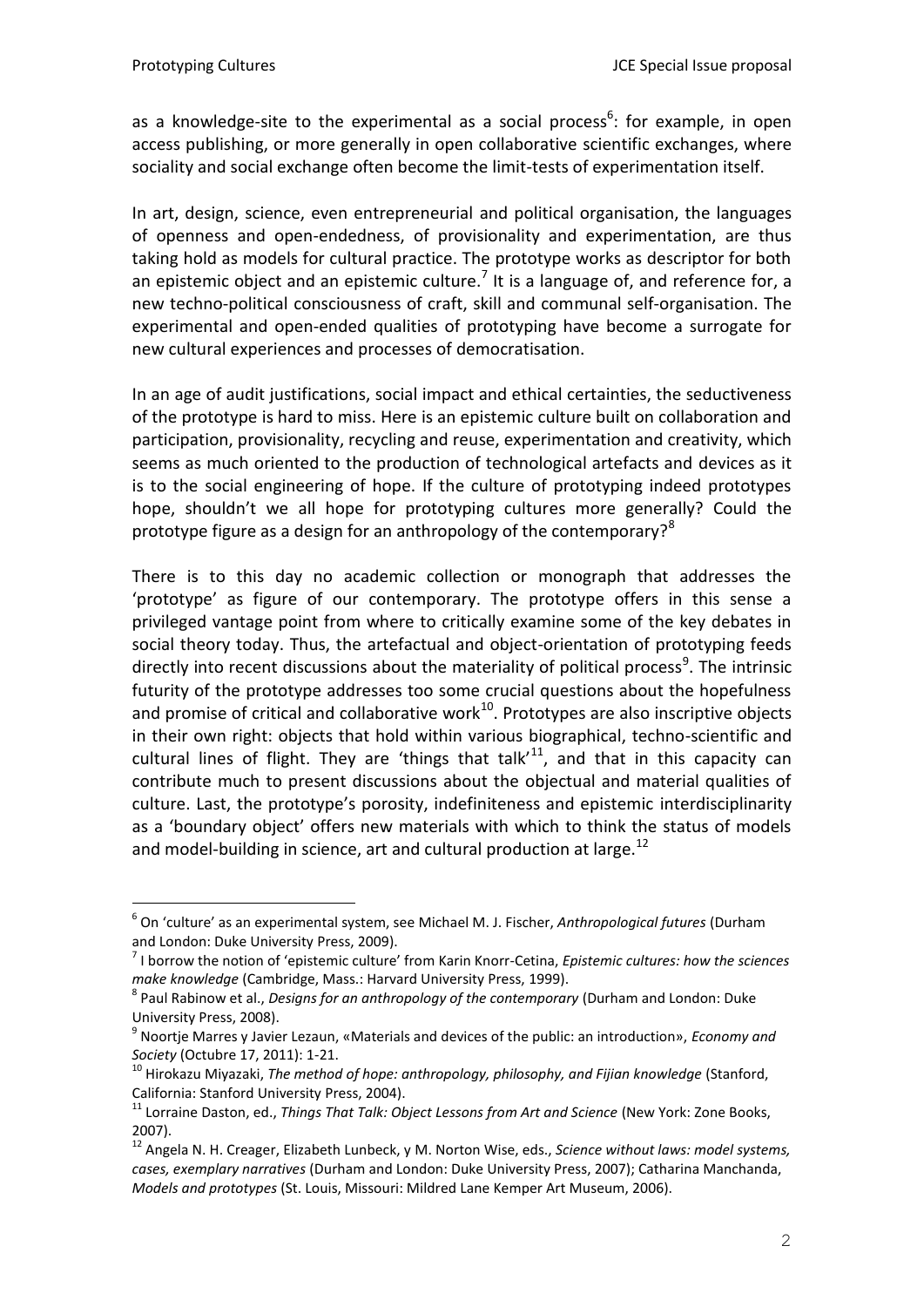<u>—</u>

*Prototyping Cultures* examines the claims, affordances and purchase of the prototype in a number of social and historical contexts. The history of science, as well as anthropological studies of innovation and technology, can help us situate the rise of the prototyping paradigm in a useful comparative framework, appraising both its (alleged) political promises and sociological justice, but also its critical value. The technological promises of the prototype seem to have instaurated a new illusion of democracy: it has brought the worlds of objects, engineering, cultural practice and politics together in some new fertile assemblages.<sup>13</sup> It is therefore high time for social theory to take the prototype to task as both an epistemic object and a critical tool.

This special issue brings some of the leading scholars in the fields of anthropology, social studies of science and technology, and critical design thinking, in a theoretical and ethnographic dialogue that addresses central issues in contemporary social and political theory, for example:

*Openness / closure*: Prototypes are defined as dispositifs-in-the-making. They are open to scrutiny and re-adaptation; they are structurally unstable. They have not yet been 'black-boxed'. What, then, goes into black-boxing a technology: how are the proto and the type parenthesised with respect to each other? Does 'failure', for example, play a role in such parenthetical exercises? If so, what kind of failure, and whose?

*Engagement*: Because prototypes do not aim for stabilization, initiators of prototyping experiments are known for making room for non-experts in the process of production. How is the role of the public thus redefined in prototyping practices  $-$  as users, stakeholders, militants?<sup>14</sup>

*Durability*: If technology is society made durable, as Latour had it, what does it mean to make prototypes that are not durable? Is indeed the production of non-stable artefacts a way of destabilizing society? Perhaps a focus on prototyping cultures allows novel forms of social durability to emerge – new expressions of cultural, political and aesthetic materiality and critique. What is opened-up in a prototyping intervention?

*Organisation*: What forms of organisation does prototyping promote or allow? How are institutions to measure the failure/success of their interventions if they are no longer to be evaluated by their robustness or durability? What consequences may it have for state and public institutions (say, in the art, museum or scientific worlds) whose jobs may now be reconceived as process-facilitators rather than artefactproducers?

*Property*: Prototyping practices generate novel and challenging social claims and entitlements over the ownership and management of the prototype and/or derivative

<sup>13</sup> Bruce Braun y Sarah J. Whatmore, *Political Matter: Technoscience, Democracy, and Public Life* (Minneapolis: University of Minnesota Press, 2010).

<sup>&</sup>lt;sup>14</sup> On the role of public engagement in the making of technical democracies, see Michel Callon et al., *Acting in an Uncertain World: An Essay on Technical Democracy* (Cambridge, MA and London: The MIT Press, 2011).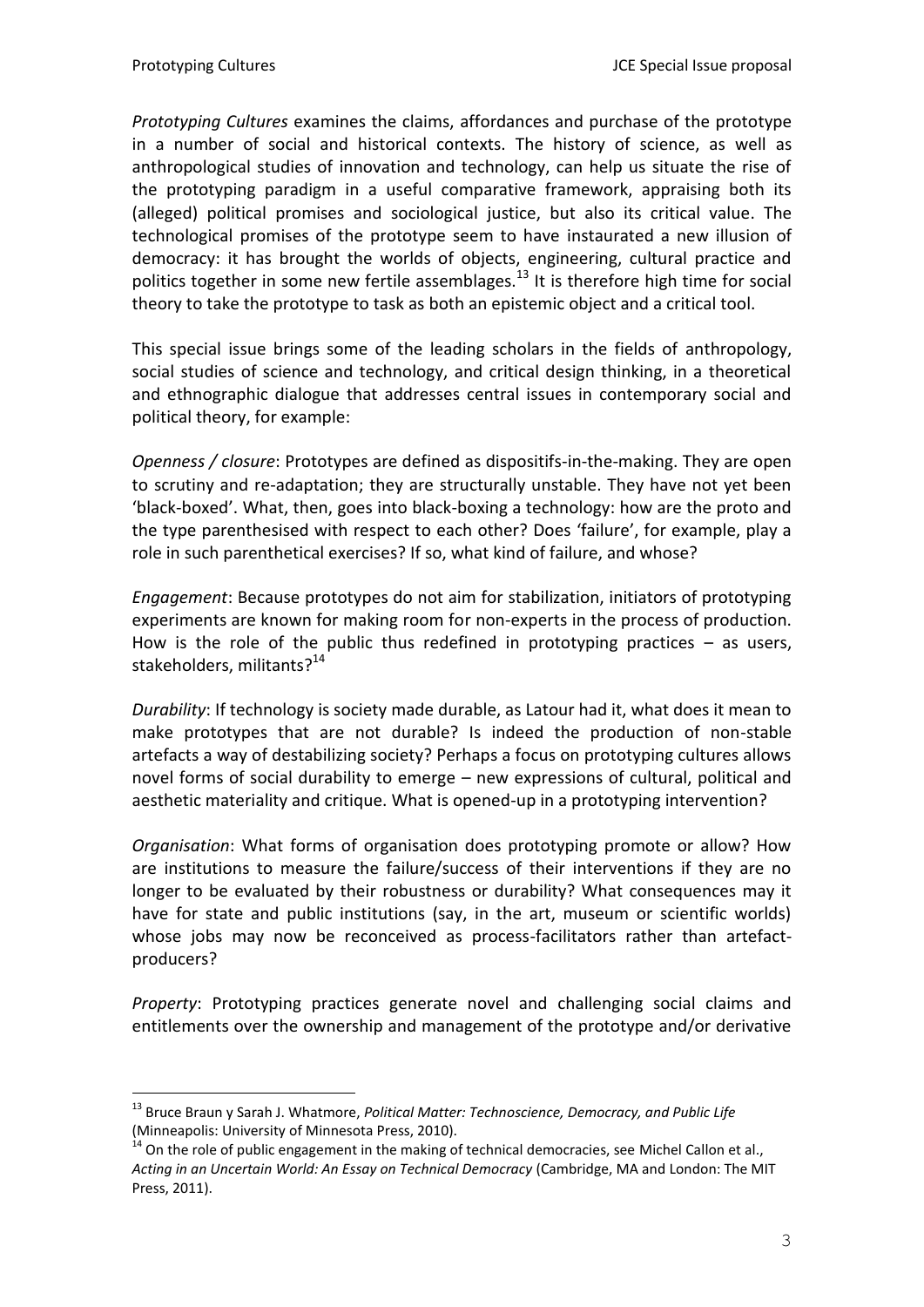products: Who owns something that is inappropriately finished – that apparently remains outside the proprietary?<sup>15</sup>

*Critique*: Is there scope for using prototyping as a tool for critical theory and praxis? What can prototyping do to/for theory?

We are very keen to have the collection considered for publication as a special issue by the Journal of Cultural Economy, for we believe our material addresses some of the fundamental questions of the journal's editorial agenda. As noted above, the figure of the prototype is an emblematic expression of how, in the words of the journal's own editorial statement, "social, cultural, technical, and economic networks and practices interact with one another in complex ways whose analysis requires the abandonment of attempts to differentiate these as belonging to ontologically separate realms". The prototype fares as an anthropological 'design' of the contemporary, in Paul Rabinow and George Marcus' terms, whose salience indexes not only emerging socio-technical and material relations, but a reflexive moment that double-backs on social-scientific enquiry itself.

### **Abstracts**

<u>—</u>

*Prototyping Cultures* offers the first comprehensive review and analysis of the rise of the 'prototype' as a new paradigm of knowledge-production. With contributions by leading historians and sociologists of science and technology, anthropologists, interaction design scholars, architects and political theorists, this special issue examines in depth the social transformations linking and truncating regimes of knowledge-production in the worlds of art, techno-science and politics.

\* Introduction. Alberto Corsin Jimenez, Spanish National Research Council: 'Prototyping theory'.

\* George Marcus, University of California, Irvine: 'Prototype Inventions Within and Alongside Contemporary Projects of Ethnographic Fieldwork: Third Spaces, Para-sites, Archives, Adjacencies, Ethnocharrettes, Studios, Paraethnography, Collateral and Lateral Knowledge, Oblique Critique, Installations...'

If the prototype is a version or draft of a product, far advanced in development, but still open to revision, experiment, and some rethinking, based, in part, on engagements with end users, then techniques, thinking, and experiments like prototyping have emerged as forms within and alongside an important and broad range of contemporary projects of ethnographic research, especially out of anthropology, whose professional culture of method was roiled by the Writing Culture debates of the 1980s. This chapter uses the idea of the prototype as a frame to survey and review a number of these projects, which seem to be situating and shaping fieldwork by real and imaginary forms that provide the affordances of prototyping.

\* Michael Guggenheim, Goldsmiths College, University of London: 'From Prototyping to Allotyping: The Invention of Change of Use and the Crisis of Building Types'.

<sup>&</sup>lt;sup>15</sup> A comprehensive account of the intellectual property debates today is found in Mario Biagioli, Peter Jaszi, y Martha Woodmansee, eds., *Making and unmaking intellectual property: creative production in legal and cultural perspective* (Chicago and London: The University of Chicago Press, 2011).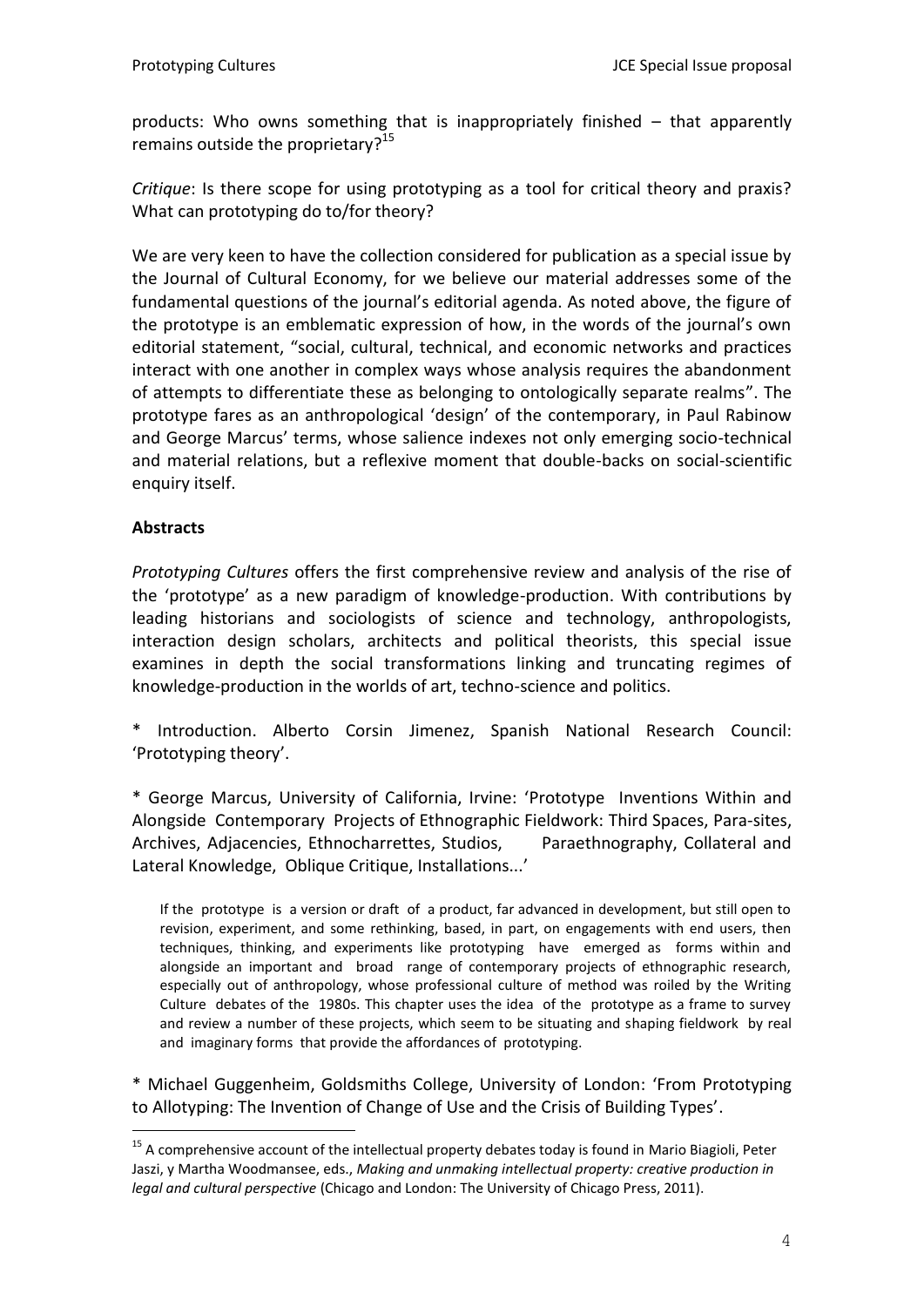The chapter analyses the invention and the form of the discourse on building conversion as one particular instance of redefining what a technology is and how it operates. I describe a shift from expert defined closure to lay-based openness and tinkering as a shift from prototyping to allotyping: Since the early nineteen seventies change of use and building conversion have become a central and fashionable discourse among architects and architectural theorists. Before the nineteen seventies buildings were understood as technologies, as "society made durable". The notion of building type was central to link a building to a given use. A bank was a bank, because architects applied existing templates, prototypes, to turn a building into a bank. In the 1970ies, suddenly buildings became – discursively, since building conversion always existed – quasi-technologies, or "buildings made flexible through society": "Building type" no longer was a meaningful link between a building and its use. A bank should not stay a bank, but become a hotel, a theatre, or a flat, in short: an allotype. The chapter elucidate this central shift in thinking about buildings and reflects on the special case of allotyping buildings as quasi-technologies and how it continues to vex thinking about buildings.

\* Nerea Calvillo, C+ Arquitecto, and Javier Lezaun, University of Oxford: 'Simulations and situations: on the experimental production of political atmospheres'.

Can political effects be generated in a laboratory? Or, rather, what sort of laboratory will allow the manufacture of political phenomena? This chapter analyzes a famous series of experiments directed by Kurt Lewin and Ronald Lippitt at the Iowa Child Welfare Research Station in the late 1930s. In what became a foundational moment for social psychology and experimental political theory, Lewin and Lippitt were able to generate ideal-typical examples of democratic, authoritarian, and laissez-faire 'atmospheres' or 'social climates' by manipulating the conditions of work-play of small groups of children, and arranging a particularly intense form of group observation. We reexamine the cinematographic record produced in the course of the experiments to understand better how the spatial constitution and material furnishing of the makeshift laboratory contributed to the generation of political effects. In particular, we are interested in understanding how what started as an effort to stage *simulations* of particular kinds of social order ended up producing tangible political *situations*.

\* James Leach, University of Aberdeen: 'Choreographic Objects: contemporary dance, digital creations, and experimental forms of relation.'

Many successful contemporary dance companies in Europe have recently experimented with new ways of presenting their work utilizing digital media. In this paper I provide an analysis of the context in which these innovations are stimulated, focusing on the effort to demonstrate contemporary dance as a 'knowledge producing' endeavor, and offer an analysis of specific projects and outcomes utlising 'exchange theory'. The approach allows a focus on the digital creations of dance companies as 'prototypes' of forms for relational engagement with audiences and the wider public to take. The analysis of things-in-the-making and things in circulation reveals how they are shaped by both dance practitioner's views of themselves, their interests, and their desire to control perceptions, as well as responses and reactions to their circulation. Contemporary dance could be said to be re-inventing itself, in part, through these new forms of transaction and thus relation to others.

\* Alex Wilkie, Goldsmiths College, University of London: 'Prototyping the prospects of obesity'.

The view that the 'user' is constructed, configured or scripted, as a sociotechnical assemblage can be read as a key insight of STS accounts of the design of technological prototypes, most notably computer and information systems. Moving away from such instrumental and singular accounts of users, this chapter explores the figuring of multiple 'users' as part of the development of a mobile health technology. Drawing on a six-month ethnographic study of designers working for a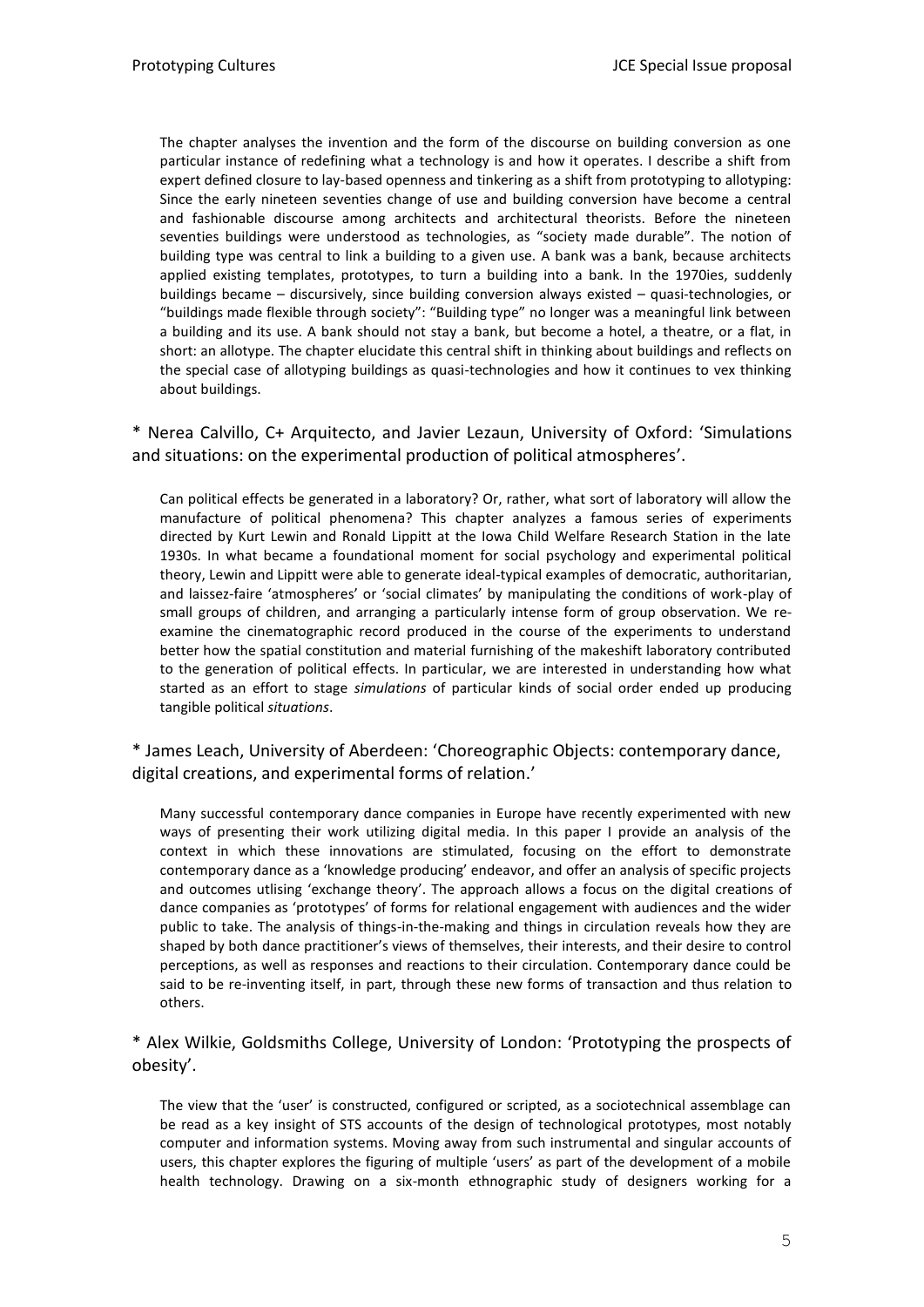multinational ICT manufacturer who deploy the principles and practices of User-Centered Design (UCD), the chapter discusses how multiple users resource the design and development of a mobile phone based daily exercise prototype (DEP) to promote everyday health and fitness routines and thereby address the international threat of obesity.

\* Alberto Corsin Jimenez and Adolfo Estalella, Spanish National Research Council: 'Prototyping relationships'.

If prototyping is no longer simply a modality of object-production but a contemporary expression of how certain social relationships invest in their own self-understanding and self-elicitation, then it remains to be explained how such relationships conceive their own conditions of possibility. If we are no longer prototyping artefacts but societies, what makes in practice a good prototypical society? We offer an ethnographic answer by way of a study of Medialab-Prado, a critical arts and technology centre in Madrid. The centre has a strong commitment to the production of digital arts and technology prototypes. Its staff often refer to the centre as a space dedicated to 'prototyping do-it-with-others (DIWO) forms of learning'. The prototype works therefore as a conduit or vehicle for the self-organisation of a community of practice and learning. The prototype as prototypical sociality.

#### **About the contributors**

**Alberto Corsin Jimenez** is Senior Scientist at the Spanish National Research Council. He is the author of *Trompe l'oeil anthropology* (forthcoming, Berghahn) and editor of *Culture and Well-being: Anthropological Approaches to Freedom and Political Ethic*s (Pluto 2008) and *The Anthropology of Organisations* (Ashgate 2007). His areas of interest lie in the history and anthropological theory of knowledge practices, and in particular their contemporary expression in science/management/public encounters.

**Nerea Calvillo** qualified as an architect at the Madrid School of Architecture (ETSAM 1999). That year she was awarded the Fulbright grant to follow a Masters degree course at Columbia University. She has worked in various practices, such as NO.MAD (Madrid 1999-2001) and FOA (London 2001-2003). Since 2004 she founded her own office C+, winning several national and international competitions. Her work and articles have been published in architecture magazines and general media. Specialized in new technologies as a design tool, her research projects focus on data visualization and cartographies have been developed in several international universities and new technologies centers, including her recent project *In the Air*: invisible cities are revealed through collaborative process and multidisciplinary teams, by sensing, describing, interacting and changing behavioural patterns of the existing urban environment. This work has been awarded the Poiesis Fellowhip of New York University, and has been exhibited at the Museo de Arte Contemporáneo de Chile (Santiago de Chile), Laboral (Gijón) and the Canadian Centre of Architecture (Montreal), among others. She is Design Studio Professor at the Universidad Europea de Madrid and the Universidad de Alicante, curated the Media Facades Festival 2010 in Madrid and is currently part of the working group of El Ranchito, a co-curated art project of Matadero, Madrid.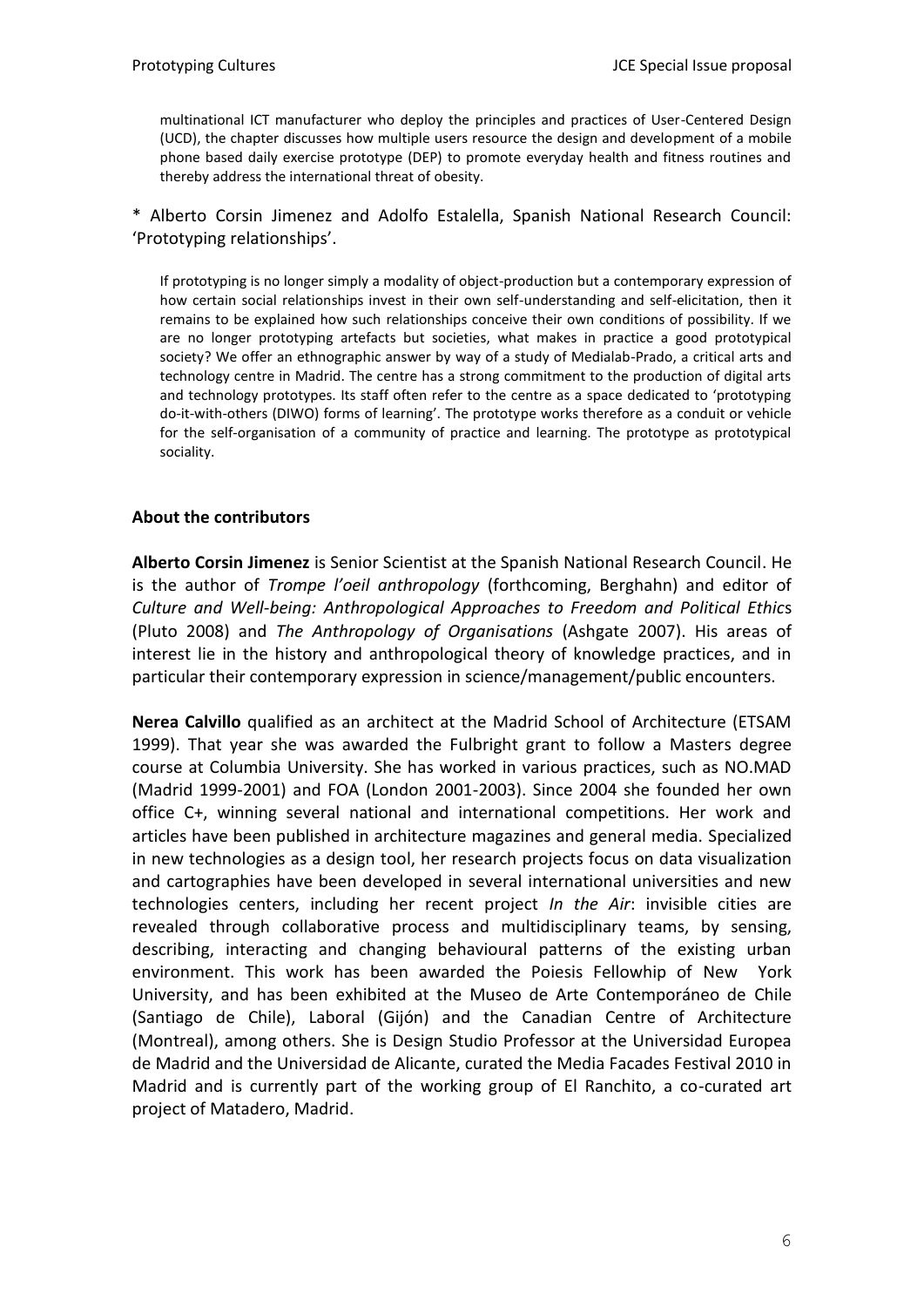**Adolfo Estalella** is an anthropologist and postdoctoral researcher at the Spanish National Research Council in Madrid. He is interested in the intersection of digital cultures with new forms of urban activism.

**Michael Guggenheim** is directing an ERC-funded project "Organising Disaster. Civil Protection and the Population" at the CSISP/the department of Sociology, Goldsmiths, which looks at how disaster experts conceive of the population. Previously, he has worked on change of use of buildings and how materiality and use interrelate. For his PhD he studied environmental experts. He also works with Bernd Kräftner and Judith Kröll on a project "In the Event of... Anticipatory and Participatory Politics of Emergency Provision", where they attempt to build a qualitative laboratory for disaster and emergency provision forecasting. In 2006, they were curators of "die wahr/falsch inc.", an exhibition on science and the public in Vienna. Most recently he has edited "Re-Shaping Cities: How Global Mobility Transforms Architecture and Urban Form", Routledge, 2009 and "The Laws of Foreign Buildings: Flat Roofs and Minarets" in Social and Legal Studies, 2010.

**James Leach** is Professor of Anthropology at the University of Aberdeen. He has undertaken field research in Madang Province, Papua New Guinea, since 1993, publishing books on the land-person-creativity relation there (*Creative Land*, 2003), the ownership of land and knowledge arising in this context (*Rationales of Ownership*, 2004, edited with Lawrence Kalinoe), and Madang people's knowledge and use of plants and the ownership of such knowledge (*Reite Plants*, 2010, with Porer Nombo). He has also published several articles on material culture, creativity, technology, collaboration, and knowledge exchange.

**Javier Lezaun** is the James Martin Lecturer in Science and Technology Governance at the Institute for Science, Innovation and Society, School of Anthropology, University of Oxford. He is currently directing the BioProperty research programme, which explores the emergence and contestation of property rights in the contemporary life sciences. His work has recently appeared in *Environment and Planning D, Economy and Society*, and *Social Studies of Science.*

**George E. Marcus** is Chancellor's Professor of Anthropology at the University of California, Irvine, where he established a Center for Ethnography in 2005. He is interested especially in experiments and innovations in the classic forms of ethnographic research and writing as the significance and popularity of this methodological practice have increased. Collaboration and Design are two reference points in the application of ethnography in new spaces of inquiry.

**Alex Wilkie** is a Lecturer in Design and a Research Fellow in Sociology at Goldsmiths, University of London where he is a member of the Interaction Research Studio. His PhD thesis, *User-Assemblages In Design: An Ethnographic Study*, explores how the figure of the user is variously enacted in user-centered design as practiced in a multinational semiconductor manufacturer. Alex is currently working as part of a Research Councils UK funded Design and STS interdisciplinary engagement with local 'energy communities', preparing a book manuscript based on his PhD thesis as well as